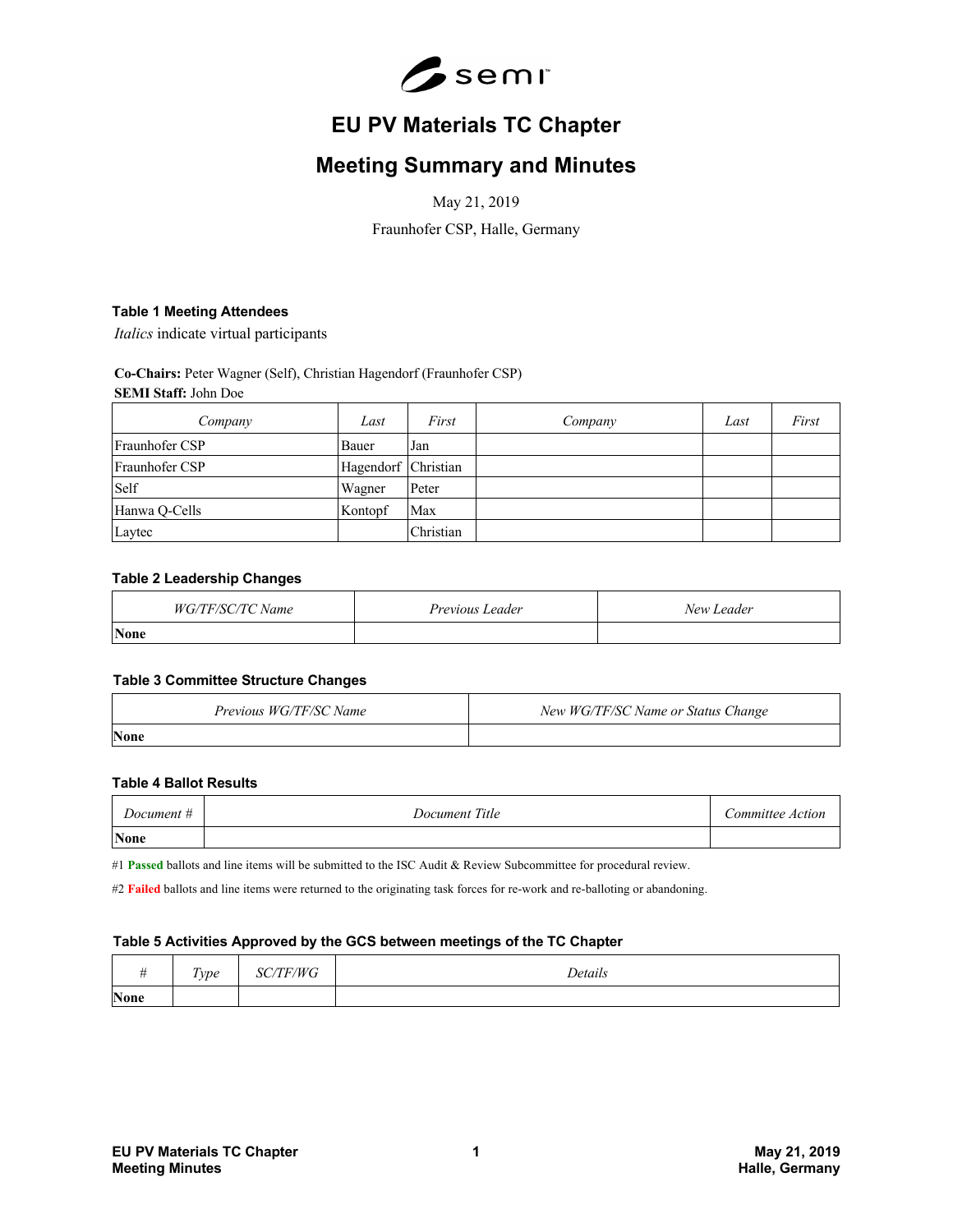

## **Table 6 Authorized Activities**

|  |  | Listing of all revised or new SNARF(s) approved by the Originating TC Chapter. |  |
|--|--|--------------------------------------------------------------------------------|--|
|  |  |                                                                                |  |

| #          | Type         | <i>SC/TF/WG</i>   | Details                                                                                                                                                                              |
|------------|--------------|-------------------|--------------------------------------------------------------------------------------------------------------------------------------------------------------------------------------|
| <b>TBD</b> | <b>SNARF</b> | <b>Task Force</b> | PV Si Materials   Reapproval of SEMI PV42-0314: Test Method for In-Line Measurement of Waviness of<br>PV Silicon Wafers by a Light Sectioning Technique Using Multiple Line Segments |
| <b>TBD</b> | <b>SNARF</b> | <b>Task Force</b> | PV Si Materials Reapproval of SEMI PV51-0214: Test Method for In-Line Characterization of<br>Photovoltaic Silicon Wafers by Using Photoluminescence                                  |
| <b>TBD</b> | <b>SNARF</b> | <b>Task Force</b> | PV Si Materials Reapproval of SEMI PV52-0214: Test Method for In-Line Characterization of<br>Photovoltaic Silicon Wafers Regarding Grain Size                                        |

#1 SNARFs and TFOFs are available for review on the SEMI Web site at: http://downloads.semi.org/web/wstdsbal.nsf/TFOFSNARF

## **Table 7 Authorized Ballots**

| #    | When             | TF                                               | Details                                                                                                                                                                            |
|------|------------------|--------------------------------------------------|------------------------------------------------------------------------------------------------------------------------------------------------------------------------------------|
| 6373 | Cycle 7-<br>2019 | <b>PV</b> Materials<br>Degradation<br>Task Force | New Standard: Test Method For Accelerated Cell Level Testing For Light And Elevated<br>Temperature Induced Degradation (LeTID) Susceptibility Of Solar Cells                       |
| 6543 | Cycle 7-<br>2019 | <b>Task Force</b>                                | PV Si Materials Reapproval of SEMI PV42-0314: Test Method for In-Line Measurement of Waviness of<br>PV Silicon Wafers by a Light Sectioning Technique Using Multiple Line Segments |
| 6544 | Cycle 7-<br>2019 | <b>Task Force</b>                                | PV Si Materials Reapproval of SEMI PV51-0214: Test Method for In-Line Characterization of<br>Photovoltaic Silicon Wafers by Using Photoluminescence                                |
| 6545 | Cycle 7-<br>2019 | <b>Task Force</b>                                | PV Si Materials Reapproval of SEMI PV52-0214: Test Method for In-Line Characterization of<br>Photovoltaic Silicon Wafers Regarding Grain Size                                      |

## **Table 8 SNARF(s) Granted a One-Year Extension**

|             | TF | Title | <b>Expiration Date</b> |
|-------------|----|-------|------------------------|
| <b>None</b> |    |       |                        |
|             |    |       |                        |
|             |    |       |                        |

## **Table 9 SNARF(s) Abolished**

|             | TF | Title |
|-------------|----|-------|
| <b>None</b> |    |       |
|             |    |       |
|             |    |       |

#### **Table 10 Standard(s) to receive Inactive Status**

| <b>Standard Designation</b> | Title |
|-----------------------------|-------|
| <b>None</b>                 |       |
|                             |       |
|                             |       |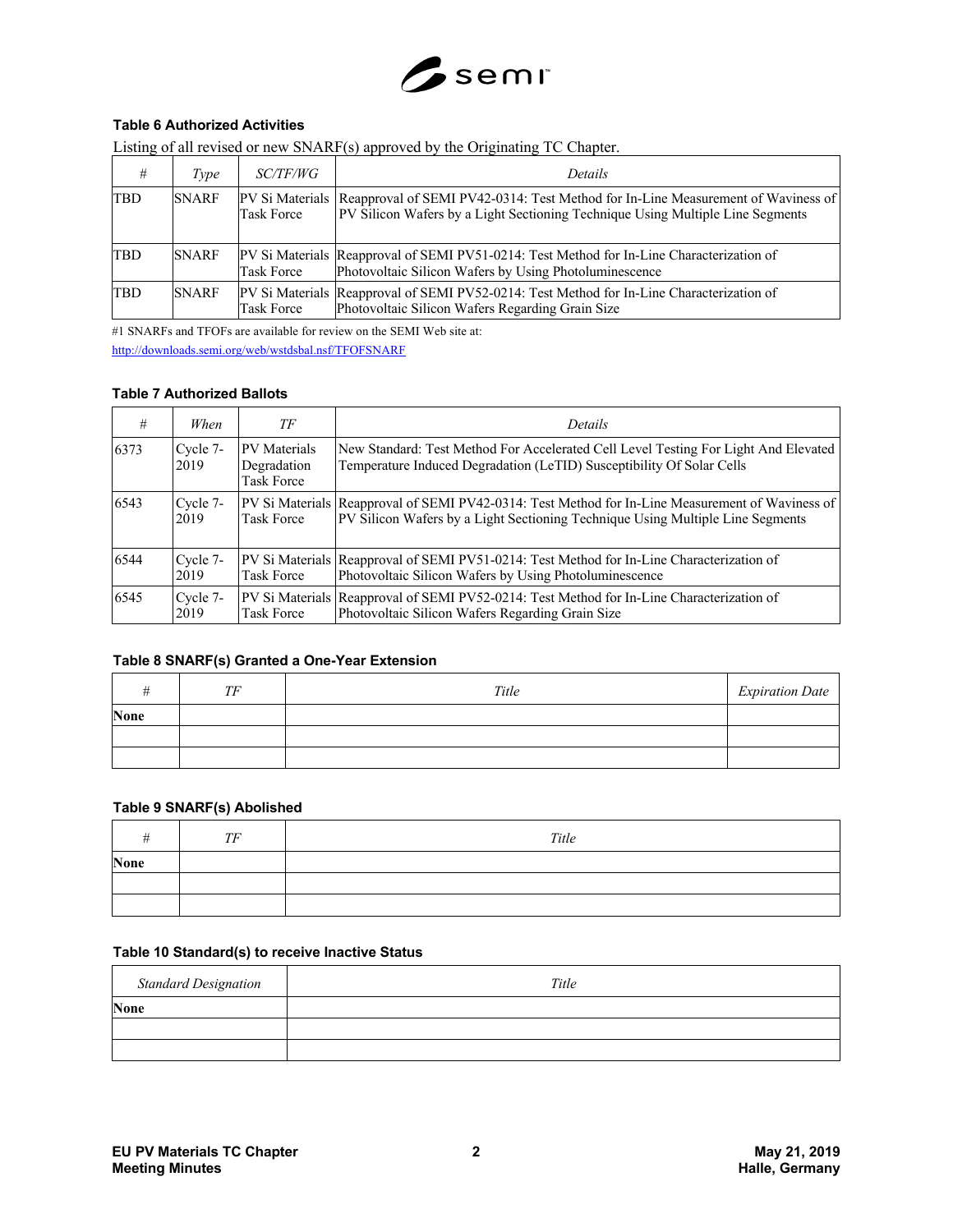

## **Table 11 New Action Items**

| Item #   | Assigned to            | Details                                                           |
|----------|------------------------|-------------------------------------------------------------------|
| $1905-1$ | Kevin Nguyen           | Issue reapproval ballots for PV42, PV51, and PV52 in Cycle 7-2019 |
| 1905-2   | Christian<br>Hagendorf | Submit ballot 6373 to staff in time for issuance in Cycle 7-2019  |

#### **Table 12 Previous Meeting Action Items**

| Item # | Assigned to | Details |
|--------|-------------|---------|
| None   |             |         |

## **1 Welcome, Reminders, and Introductions**

Peter Wagner called the meeting to order at 13:00. The meeting reminders on antitrust issues, intellectual property issues and holding meetings with international attendance were reviewed. Attendees introduced themselves.

**Attachment**: Required Elements.ppt

## **2 Review of Previous Meeting Minutes**

The TC Chapter reviewed the minutes of the previous meeting.

| <b>Motion:</b>           | To approve the minutes from the SEMICON Europa 2018 meeting as submitted |  |  |
|--------------------------|--------------------------------------------------------------------------|--|--|
| $\rm\,By\,/\,2^{nd}\rm:$ | Jan Bauer/Christian Hagendorf                                            |  |  |
| Discussion:              | None                                                                     |  |  |
| Vote:                    | 3-Q                                                                      |  |  |

**Attachment**: EU PVM Europa 2018 v1.pdf

## **3 Liaison Reports**

3.1 *Japan PV Materials TC Chapter*

James Amano reported. Of note:

- Five-year review
	- o PV60, Test Method for Measurement of Cracks in Photovoltaic (PV) Silicon Wafers in PV Modules by Laser Scanning
	- o PV79, Test Method for Exposure Durability of Photovoltaic (PV) Cells to Acetic Acid Vapor

## **Attachment**: LiaisonReport\_JA\_PVPVM\_v1.0

#### 3.2 *Taiwan PV TC Chapter*

James Amano reported. Of note:

- Last meeting
	- o Wednesday, April 18, 2019 at the Taiwan Spring 2019 Meetings
- Next meeting
	- o Oct , 2019
- Organic and Dye Sensitized Solar Cell and Perovskite solar cell TF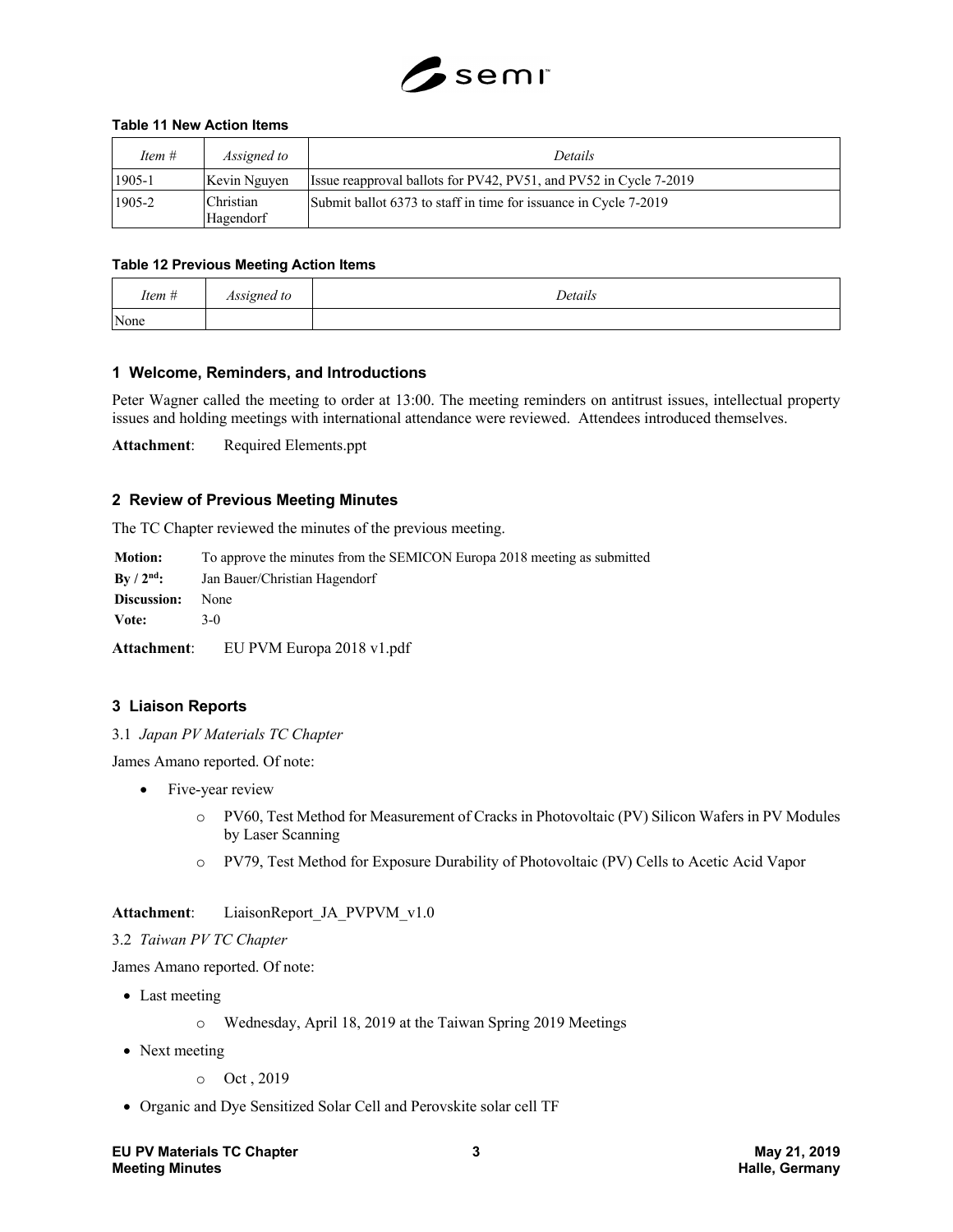

- o Current ballot Doc. 6297 "New Standard: Test Method for Current-Voltage (I-V) Performance Measurement of Perovskite Solar Cell (PSC), Part 1: Standard Testing Condition (STC)"
- PV Reliability Test TF
	- o SNARF "New Standard: Accelerated test method of environment potential induced degradation (PID) for encapsulation materials of PV modules"
- 5 year review
	- o PV56, Test Method for Performance Criteria of Photovoltaic (PV) Cell and Module Package
	- o PV57, Test Method for Current-Voltage (I-V) Performance Measurement of Organic Photovoltaic (OPV) and Dye-Sensitized Solar Cell (DSSC)

**Attachment**: 20190418\_TW PV Liaison Report V1

3.3 *China PV and PV Materials TC Chapters*

James Amano. Of note:

- 6295 New Standard: Test Method for Extension of Flexible Thin FilmPV Modules
	- o Passed with Technical Changes.
	- o Ratification ballot to be issued.
- 5661D New Standard: Test Method for Electrical Parameters of Bifacial Solar Module
	- o Passed with Technical Changes.
	- o Ratification ballot to be issued.
- 6193A New Standard: Specification for Trichlorosilane Used in Polysilicon Production
	- o Passed as balloted
- 5983B New Standard: Test Method for In-line Sheet Resistance Inspection
	- o Failed and return to TF for rework
- 6070B New Standard: Test Method for Cell Defects in Crystalline Silicon PV Modules by Electroluminescence (EL) Imaging
	- o Failed and return to TF for rework

**Attachment:** China PV&PVM Committee Chapter Liaison Report April 2019 -v2

3.4 *NA PV Materials TC Chapter*

James Amano reported. Of note:

- Doc. 6100, Reapproval of SEMI PV1-0211 Test Method for Measuring Trace Elements in Silicon Feedstock for Silicon Solar Cells by High-Mass Resolution Glow Discharge Mass Spectrometry
	- o Passed and published
- Reapproval ballots to be reviewed at SEMICON West
	- o SEMI PV49-0613 , Test Method for the Measurement of Elemental Impurity Concentrations in Silicon Feedstock for Silicon Solar Cells by Bulk Digestion, Inductively Coupled-Plasma Mass Spectrometry
	- o SEMI PV43-0113 , Test Method for the Measurement of Oxygen Concentration in PV Silicon Materials for Silicon Solar Cells by Inert Gas Fusion Infrared Detection Method
	- o SEMI PV37-0912 , Guide for Fluorine (F2), Used in Photovoltaic Applications

**Attachment:** NA Liaison June 2018